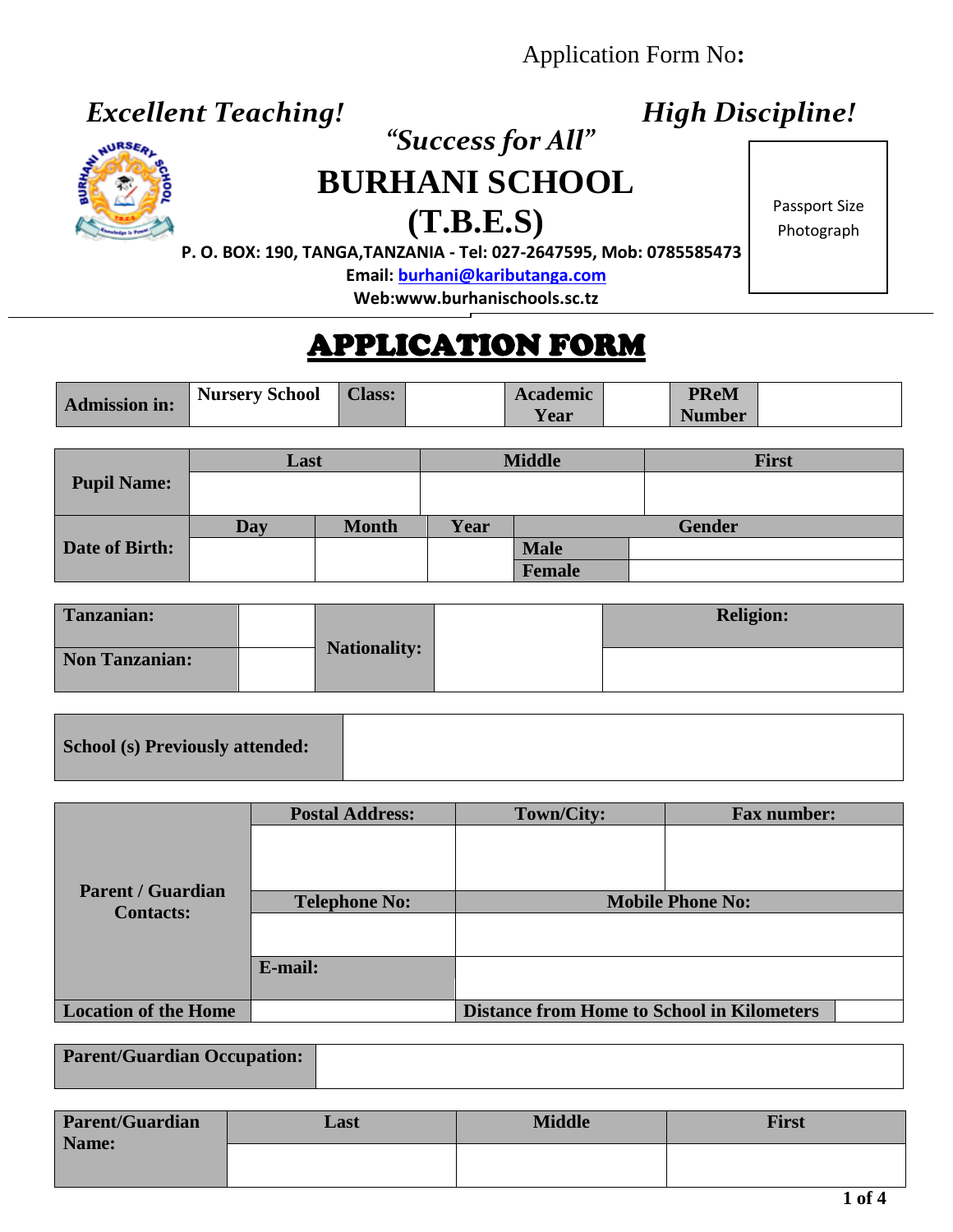### **MEDICAL CONCERN. PLEASE INDICATE WITH APPROPRIATELY TICKS**

| <b>Asthma</b>             | Any food allergy          |
|---------------------------|---------------------------|
| <b>Eczema</b>             | Any other allergy specify |
| <b>Vision</b>             | <b>Dental</b>             |
| <b>Wears glasses</b>      | <b>Hearing</b>            |
| Has been operated specify |                           |

**Any other concern \_\_\_\_\_\_\_\_\_\_\_\_\_\_\_\_\_\_\_\_\_\_\_\_\_\_\_\_\_\_\_\_\_\_\_\_\_\_\_\_\_\_\_\_\_\_\_\_\_\_\_\_\_\_\_\_\_\_\_\_\_\_\_\_\_\_\_\_\_\_\_**

| <b>Signature of the Parent/Guardian</b> | Date: |
|-----------------------------------------|-------|
|                                         |       |

| <b>For Official Use Only</b>     |                                                                                                                                                                                                |
|----------------------------------|------------------------------------------------------------------------------------------------------------------------------------------------------------------------------------------------|
| Admission No ________________    |                                                                                                                                                                                                |
| Date of Admission ______________ |                                                                                                                                                                                                |
| <b>Please Attach:</b>            | <b>3 Recent Passport size photograph</b><br><b>Copy of Birth Certificate</b><br><b>Application Fee Receipt</b><br><b>School Leaving Certificate</b><br><b>Copy of Passport for Non Citizen</b> |
|                                  | Copy of Resident Permit or Student Pass for Non Citizen                                                                                                                                        |
|                                  | <b>Copy of National ID Card or Number</b>                                                                                                                                                      |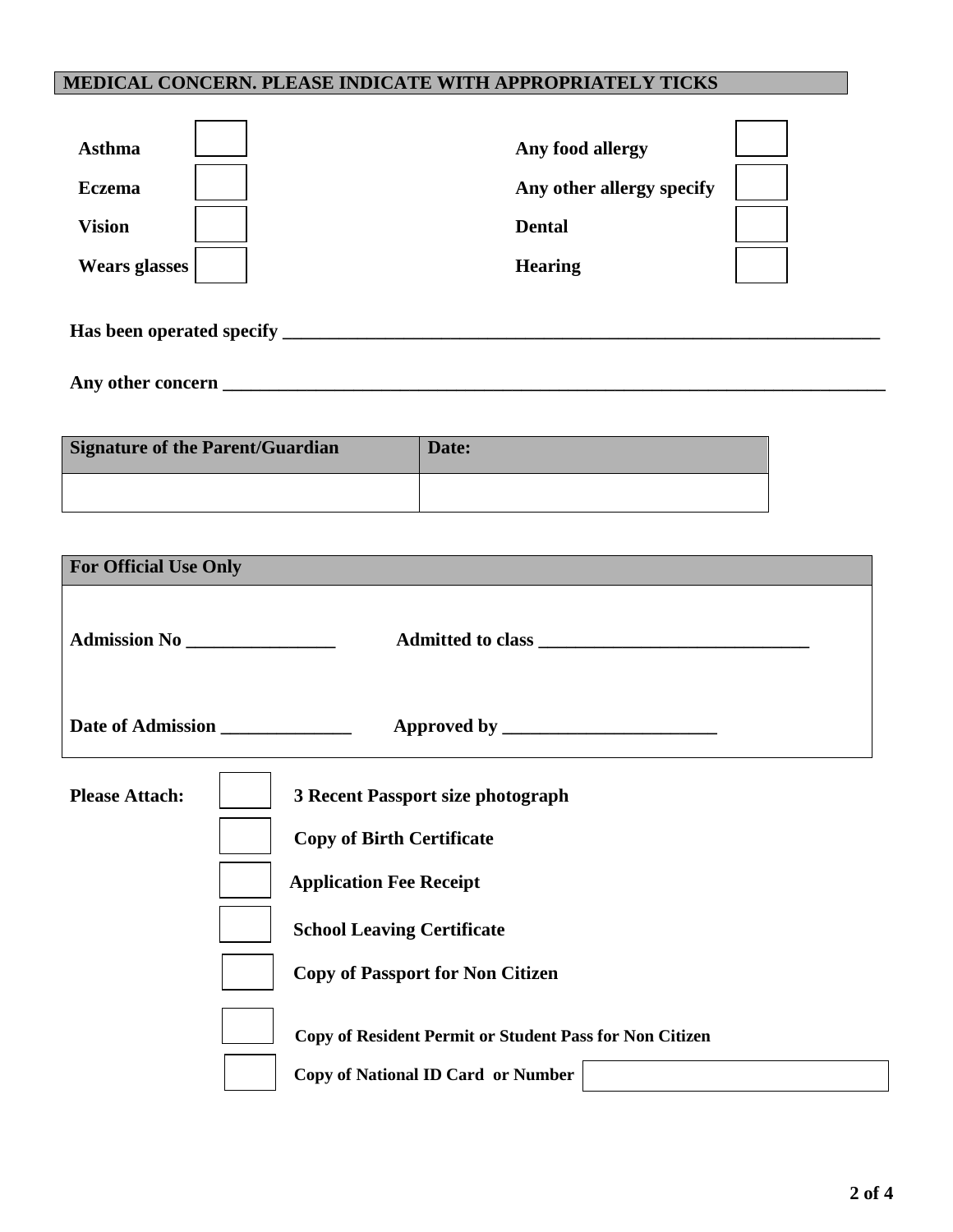# **HOME SCHOOL AGREEMENT POLICY**

Our mission statement:

At Burhani, we wish to create culture of learning where children are happy, enthusiastic, motivated and ambition. We believe that it is important to provide a caring and stimulating environment for all children ,thereby promoting a sense of pride in our school. We encourage mutual respect, support and collaboration between all adults and children, both within the school and the wider community. This can be done most effectively when all staff, parents and CHILDREN UNDERSTAND THEIR RESPONSIBILITIES and work together towards the same goals.

The Parents/Guardians will:

- Make sure that your child arrives at school on time by 7.45 a.m.
- Make sure that your child wears uniform in line with the school dress code and that the P E and games kit, is worn a each week on designated days.
- Support your children with homework tasks and ensure homework is returned within set time.
- Attend termly consultation with the class teacher.
- Support and work with a school in any behavior management programme.
- Let the school know of any concerns that may affect your child's work or behavior at school.
- Read and act upon any information sent to you.
- Encourage other opportunities of home learning.
- Support the school in fund raising and other activities.

The child's will:

I understand that I have right within the school which is:

- To be treated kindly and to be listened to.
- To be happy.
- To be safe, to be special.
- To be helped.

I will respect other cultures, race, feelings, beliefs and values

I will follow the school code of conduct:

- To be polite and kind to everyone, respect my teachers and fellow pupils.
- Listen and follow instructions.
- To be kind and helpful to everyone.
- To work quietly and let others get on with their work.
- To respect school and its personal properties.

I will work hard and try to do my best.

I will do my homework on time.

I will take home all the letters.